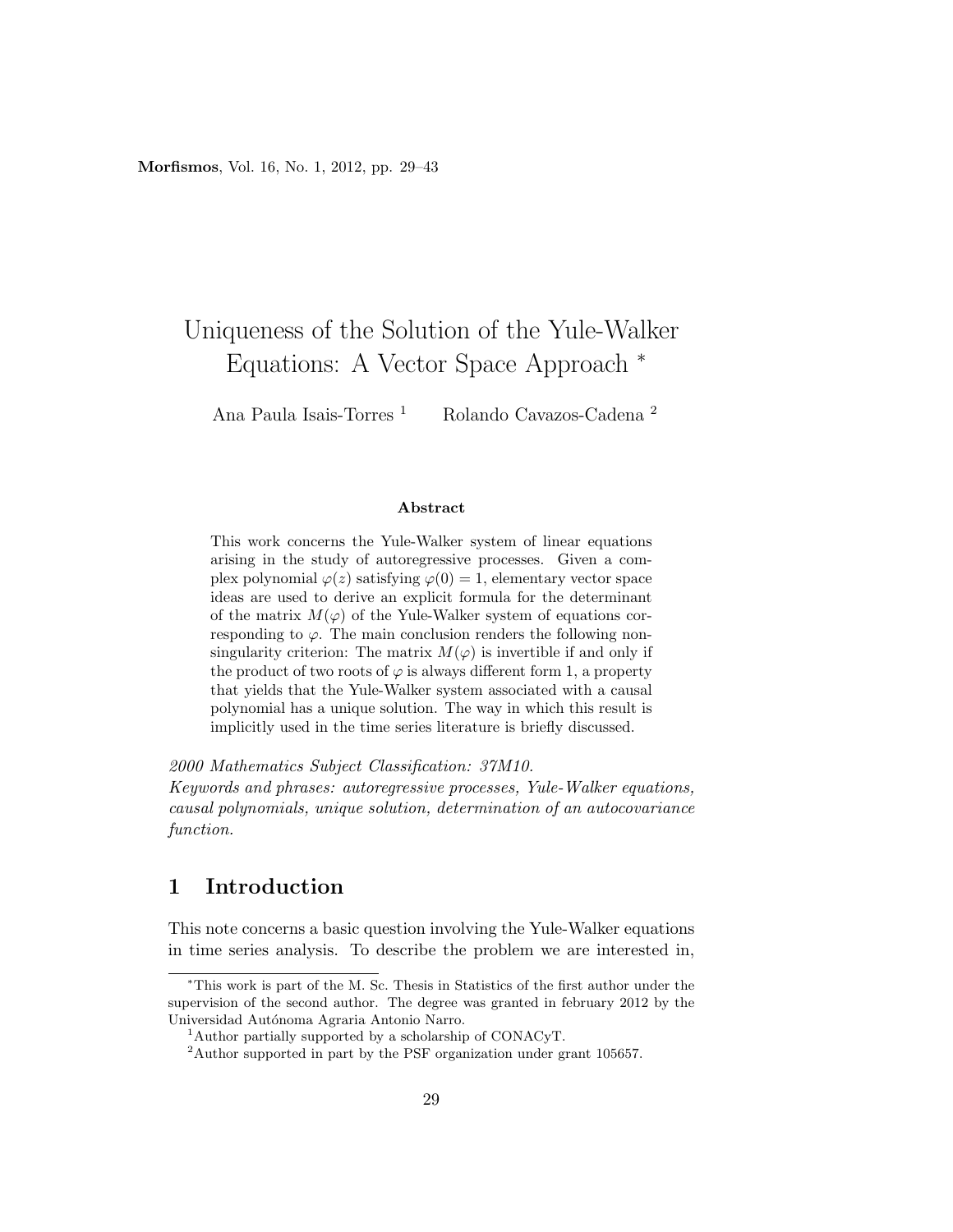let  $\{X_t\}$  be a zero-mean (second order) stationary process which is supposed to be real-valued and autoregressive of order  $p(AR(p))$ , that is,  ${X<sub>t</sub>}$  satisfies a difference equation of the form

$$
(1) \t\t Xt + \varphi_1 Xt-1 + \cdots + \varphi_p Xt-p = Zt,
$$

where the  $Z_t$ 's are zero-mean uncorrelated random variables with common variance  $\sigma^2 > 0$ ; see, for instance, Anderson (1971) pp. 166–176, or Box and Jenkins (1976), pp. 53–65. It is known that a process  ${X<sub>t</sub>}$  satisfying (1) exists if and only if the autoregressive polynomial  $\varphi(z) := 1 + \varphi_1 z + \cdots + \varphi_p z^p$  is such that  $\varphi(z) \neq 0$  for all complex z with  $|z|=1$ , and in this case, there is not loss of generality in assuming that the polynomial  $\varphi(z)$  is causal, i.e.,  $\varphi(z) \neq 0$  for all z with  $|z| \leq 1$ , a condition that is supposed to hold in the following discussion; for details, see Remarks 3 and 5 in Brockwell and Davis (1987), pp. 86–88. Now, consider the problem of determining the autocovariance function  $\gamma(\cdot)$  of  $\{X_t\}$ , which is given by  $\gamma(h) := \text{Cov}(X_{t+h}, X_t)$ ,  $h = 0, \pm 1, \ldots$ Multiplying both sides of (1) by  $X_{t-i}$  and taking the expectation in both sides of the resulting equality, it follows that  $\sum_{k=0}^{p} \gamma(|i-k|) \varphi_k = 0$  for  $i > 0$ , and  $\sum_{k=0}^{p} \gamma(k)\varphi_k = \sigma^2$  if  $i = 0$ , where  $\varphi_0 = \varphi(0) = 1$ . The following two-step method, which is described in Brockwell and Davis (1987), p. 97, is a computationally convenient tool to determine  $\gamma(\cdot)$ .

**Step 1.** Find  $\gamma(0), \gamma(1), \ldots, \gamma(p)$  by solving

(2) 
$$
\sum_{k=0}^{p} \gamma(k)\varphi_k = \sigma^2
$$

$$
\sum_{k=0}^{p} \gamma(|i-k|)\varphi_k = 0,
$$

which is the Yule-Walker (Y-W) system of equations associated to  $\varphi(\cdot)$ .

**Step 2.** Using that  $\gamma(i) = -\sum_{k=1}^{p} \gamma(i-k)\varphi_k$  for  $i > p$ , determine  $\gamma(p+1), \gamma(p+2), \ldots$  in a recursive way.

In order to have that the above method relies on firm grounds, it is necessary to show that (2) has a unique solution, a fact that can be easily verified when the degree of  $\varphi(z)$  is small, say  $p = 1$  or  $p = 2$ ; see Section 3 below. For a polynomial of arbitrary degree, Achilles (1987) used an argument based on matrix theory to obtain a formula for the determinant of matrix  $M(\varphi)$  of the above Y-W linear system associated to a polynomial  $\varphi$ , and a more compact and advanced approach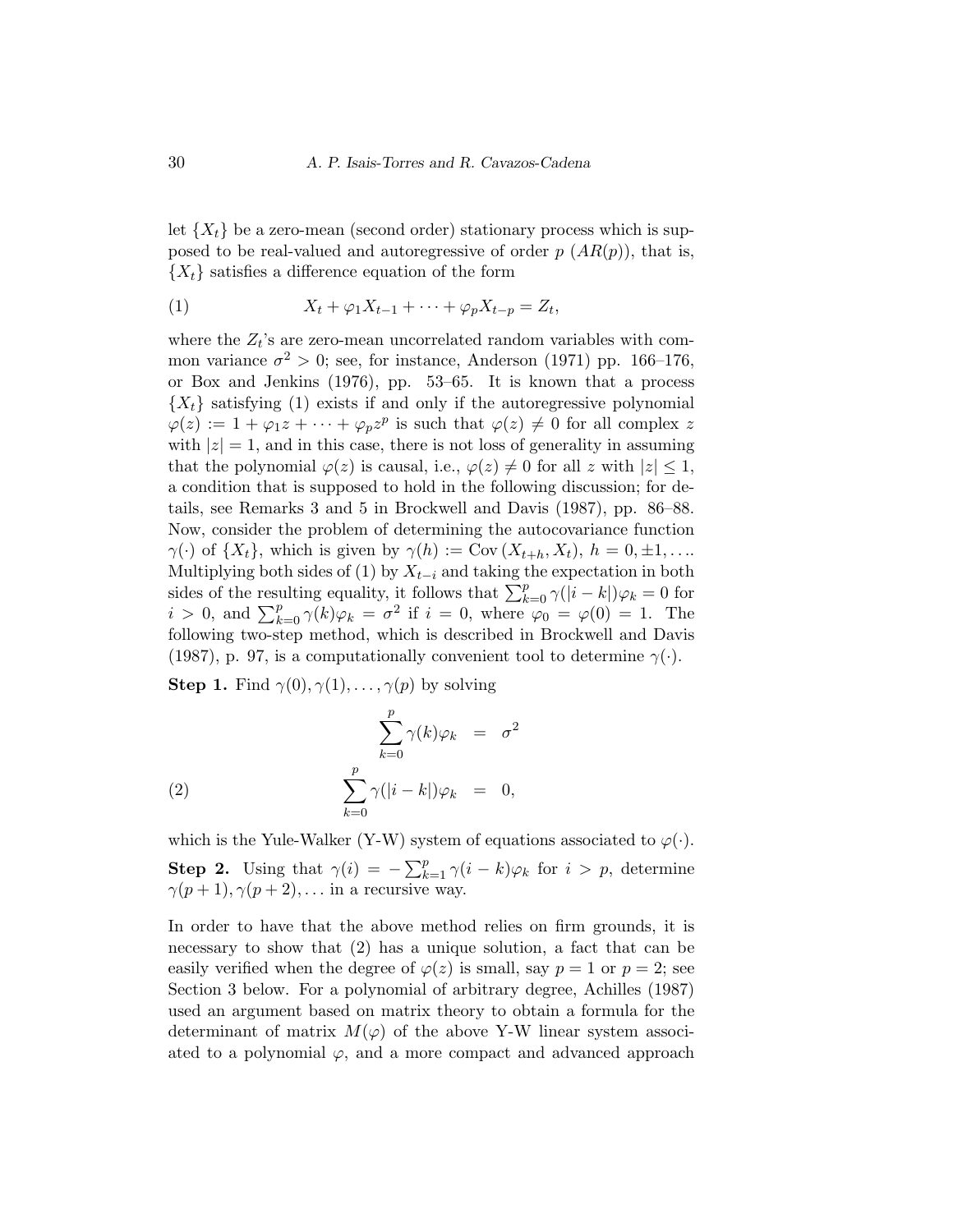was used in Lütkepohl and Maschke (1988). On the other hand, it is interesting to observe that the Yule–Walker equations are used (i) to find moment estimators of the polynomial  $\varphi$  (see, for instance, Section 8.2 in Brockwell and Davis, 1991) and (ii) To compute recursively the covariance function of a general  $ARMA(p,q)$  process (Brockewll and Davis, 1991, Cavazos-Cadena, 1994). Also, recently an efficient way to implement the innovations algorithm to construct best linear predictors *via* the Durbin-Levinson algorithm (using the non-singularity of  $M(\varphi)$ ) for a causal polynomial  $\varphi$ ) was obtained in Martinez–Martinez (2010).

The main objective of this work is to present an elementary derivation of the determinant of the matrix  $M(\varphi)$  using simple vector spaces ideas. The result in this direction, presented in Theorem 3.1 below, yields the following criterion: The Y-W system associated with the polynomial  $\varphi(\cdot)$  has a unique solution if and only if

(3) 
$$
r_i r_j \neq 1, \quad i, j = 1, 2, ..., p,
$$

where  $r_1, \ldots, r_p$  are the roots of  $\varphi(z)$ . Notice that when  $\varphi(z)$  is a causal polynomial all of its roots  $r_i$  lie outside the unit disk, and in this case (3) is clearly satisfied.

The proof of Theorem 3.1 is based on an induction argument using standard ideas on vector spaces, and the exposition has been organized as follows: In Section 2 the basic (infinite–dimensional) vector space is introduced, and the main result on the determinant of the matrix  $M(\varphi)$ is stated in Section 3. Next, in Section 4 some necessary preliminaries to prove Theorem 3.1 are presented, and the proof of the main result is given in Section 5. Finally, the presentation concludes with some brief comments in Section 6.

# 2 Auxiliary Vector Space and Basic Notation

Throughout the remainder  $Z$  and  $N$  stand for the sets of all integers and all nonnegative integers, respectively, and  $\mathcal C$  denotes the set of all complex numbers. The complex vector space  $\mathcal L$  consists of all vectors  $\mathbf{v}: \mathbb{N} \to \mathcal{C}$  with the property that  $\mathbf{v}(k) = 0$  for all k large enough, and  $\mathcal L$  is endowed with the usual addition and scalar multiplication. The shift operator  $s: \mathcal{L} \to \mathcal{L}$  is defined as follows: For  $v \in \mathcal{L}$ 

(4) 
$$
s(\mathbf{v})(0) := 0
$$
, and  $s(\mathbf{v})(k) := \mathbf{v}(k-1)$ ,  $k = 1, 2, ...$ ;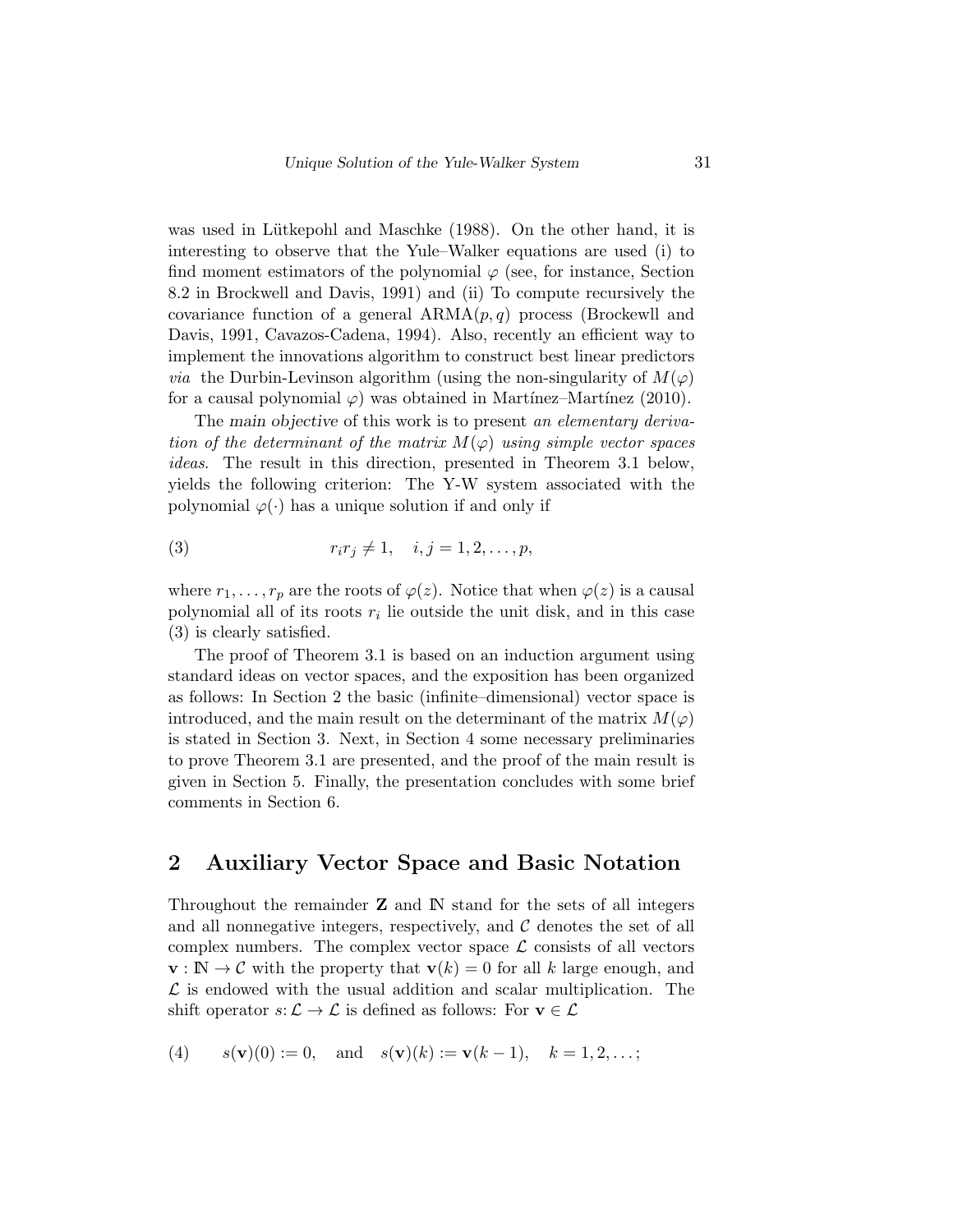in addition, the n-fold composition of the shift operator with itself is denoted by  $s^n$ , so that

(5) 
$$
s^0(\mathbf{v}) = \mathbf{v}
$$
, and  $s^n(\mathbf{v}) = s^{n-1}(s(\mathbf{v}))$ .

On the other hand, rows and columns of a squared matrix M are numbered starting from zero, and Det M denotes the determinant of M. For vectors  $\mathbf{v}_0, \mathbf{v}_1, \ldots, \mathbf{v}_n \in \mathcal{L}$ , the corresponding squared matrix  $M_{n+1}(\mathbf{v}_0, \mathbf{v}_1, \dots, \mathbf{v}_n)$  of order  $(n + 1)$  is defined by

(6) 
$$
M_{n+1}(\mathbf{v}_0, \mathbf{v}_1, ..., \mathbf{v}_n) := \mathbf{v}_i(j), \quad i, j = 0, 1, ..., n,
$$

whereas span $\{v_0, \ldots, v_n\}$  stands for the vector space generated by the vectors  $\mathbf{v}_0, \ldots, \mathbf{v}_n$ ; the corresponding dimension is denoted by

$$
\dim \, \mathrm{span}\{\mathbf{v}_0,\ldots,\mathbf{v}_n\}.
$$

To conclude, with a given a polynomial  $\varphi(z) = \varphi_0 + \varphi_1 z + \cdots + \varphi_p z^p$  of degree p, the vectors  $\overrightarrow{\varphi}$ ,  $\overleftarrow{\varphi} \in \mathcal{L}$  are defined as follows:

(7) For 
$$
k = 0, 1, ..., p
$$
  $\overrightarrow{\varphi}(k) := \varphi_k$  and  $\overleftarrow{\varphi}(k) := \varphi_{p-k}$ ,  
\n(7) and, for  $k > p$ ,  $\overrightarrow{\varphi}(k) = \overleftarrow{\varphi}(k) = 0$ .

Finally, the following notational convention concerning the coefficients of the polynomial  $\varphi(z)$  will be used:

(8) 
$$
\varphi_k := 0 \quad \text{for } k < 0 \text{ or } k > p.
$$

## 3 Main Result

Let  $\varphi(z)$  be a polynomial of degree p. The objective of this section is to state a formula for the determinant of the matrix corresponding to the Y-W system (2). To begin with, notice that for  $i > 0$ ,

$$
\sum_{k=0}^{p} \gamma(|i-k|)\varphi_k = \sum_{k=0}^{i} \gamma(i-k)\varphi_k + \sum_{k=i+1}^{p} \gamma(k-i)\varphi_k
$$

$$
= \sum_{j=0}^{i} \gamma(j)\varphi_{i-j} + \sum_{j=1}^{p-i} \gamma(j)\varphi_{i+j}
$$

and using convention (8) it follows that

$$
\sum_{k=0}^{p} \gamma(|i-k|) \varphi_k = \gamma(0)\varphi_i + \sum_{j=1}^{p} \gamma(j)[\varphi_{i-j} + \varphi_{i+j}].
$$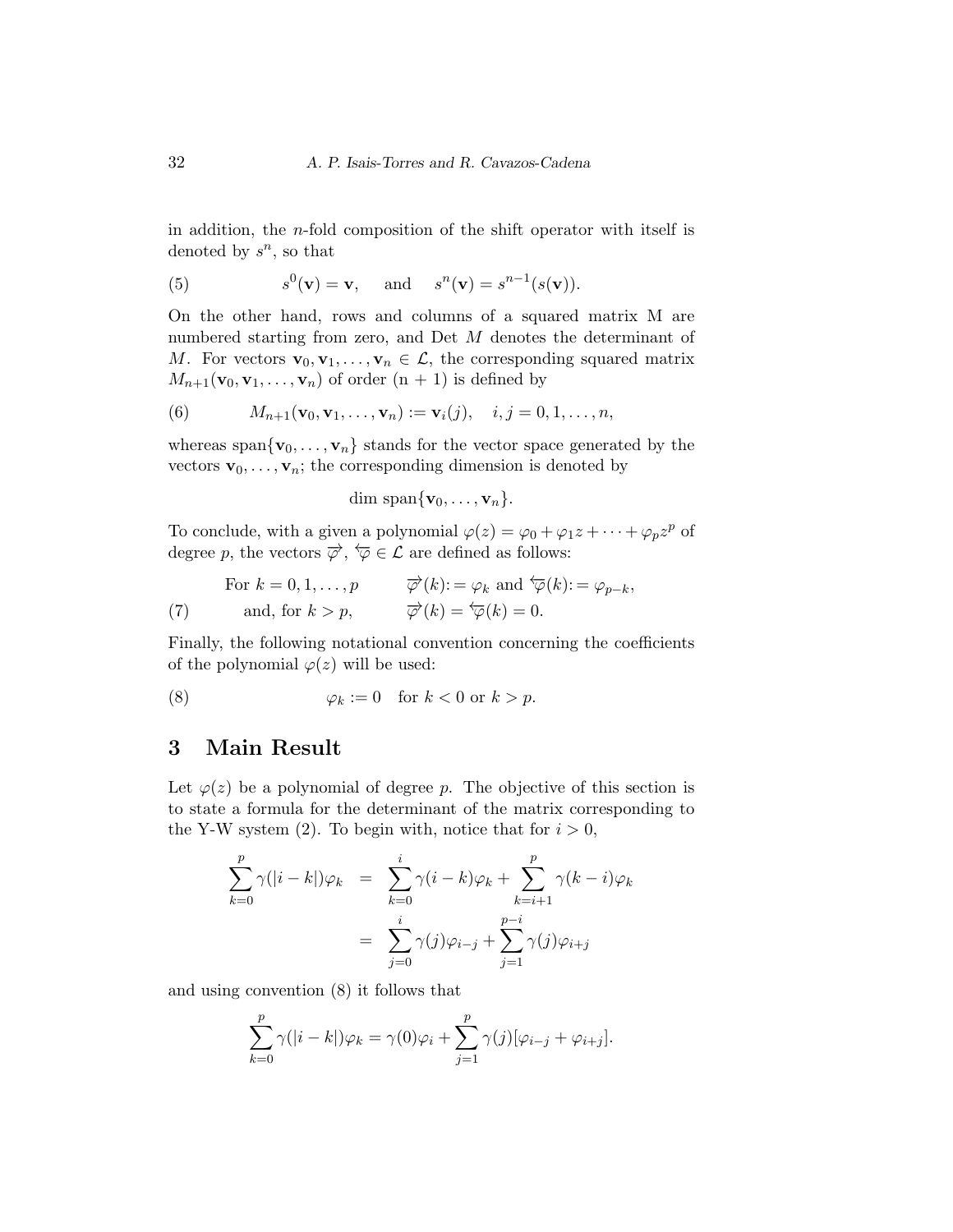Thus, the Y-W system (2) can be equivalently written as

$$
\sum_{k=0}^{p} \gamma(k)\varphi_k = \sigma^2
$$
  
(9) 
$$
\gamma(0)\varphi_i + \sum_{j=1}^{p} \gamma(j)[\varphi_{i-j} + \varphi_{i+j}] = 0, \quad i = 1, 2, ..., p.
$$

The (squared) matrix of this system will be denoted by  $M(\varphi)$ . Clearly,  $M(\varphi)$  is of order  $(p+1)$  and is given as follows: For  $i = 0, 1, 2, \ldots, p$ ,

(10) 
$$
M(\varphi)_{i0} := \varphi_i
$$
, and  $M(\varphi)_{i,j} := \varphi_{i-j} + \varphi_{i+j}$ ,  $j = 1, 2, ..., p$ ;

for instance,  $M(\varphi)_{00} = \varphi_0$  and, for  $j > 0$ ,  $M(\varphi)_{0j} = \varphi_{0-j} + \varphi_{0+j} = \varphi_j$ , in accordance with the first equation in (9). The next theorem contains a formula for the determinant of  $M(\varphi)$  and, as a by-product, a criterion for the non-singularity of  $M(\varphi)$  is obtained.

**Theorem 3.1.** Let  $\varphi(z) = 1 + \varphi_1 z + \cdots + \varphi_p z^p$  be a complex polynomial of degree p. If the roots of  $\varphi(\cdot)$  are  $r_1, \ldots, r_p$  and  $M(\varphi)$  is as in (10), then assertions (i) and (ii) below occur.

(i) The determinant of  $M(\varphi)$  is given by

(11) 
$$
\text{Det } M(\varphi) = \prod_{1 \leq i < j \leq p} [1 - (r_i r_j)^{-1}] \prod_{i=1}^p (1 - r_i^{-2})
$$

where, by (the usual) convention, for  $p = 1$  the first product in the above display is 1.

### Consequently,

(ii)  $M(\varphi)$  is non-singular if and only if  $r_i r_j \neq 1$  for all  $i, j = 1, \ldots, p$ .

This result will be established in Section 5; by the moment, it is convenient to note that (ii) follows immediately from part (i). On the other hand,  $(11)$  is easily verified for small values of p. For instance, for  $p = 1$ , the polynomial  $\varphi(z)$  is given by  $\varphi(z) = 1 + \varphi_1 z$  and (10) yields that

$$
M(\varphi) = \left[ \begin{array}{cc} 1 & \varphi_1 \\ \varphi_1 & 1 \end{array} \right]
$$

so that Det  $M(\varphi) = 1 - \varphi_1^2$ , and this yields (11) with  $p = 1$ , since  $\varphi(\cdot)$ has the unique root  $r_1 = -1/\varphi_1$ . For  $p = 2$  factorize  $\varphi(z)$  as

$$
\varphi(z) = (1 + a_1 z)(1 + a_2 z),
$$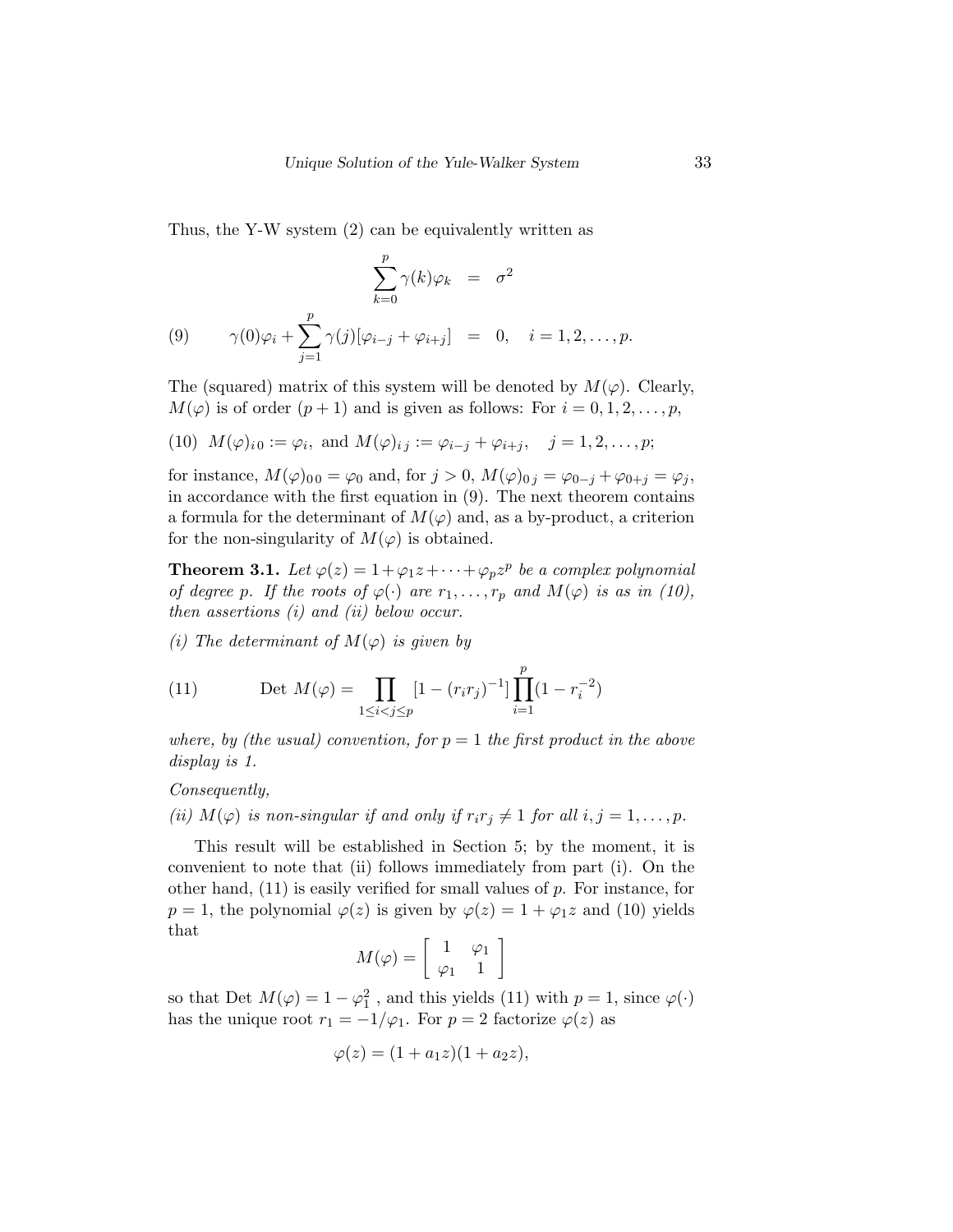where the roots of  $\varphi(z)$  are  $r_i = -1/a_i$ ,  $i = 1, 2$ . It follows that

$$
\varphi(z) = 1 + (a_1 + a_2)z + a_1 a_2 z^2
$$

and  $M(\varphi)$  is given by

$$
M(\varphi) = \left[ \begin{array}{ccc} 1 & a_1 + a_2 & a_1 a_2 \\ a_1 + a_2 & a_1 a_2 + 1 & 0 \\ a_1 a_2 & a_1 + a_2 & 1 \end{array} \right]
$$

Then, expanding  $DetM(\varphi)$  by the third column the following expression is obtained:

$$
\begin{array}{rcl}\n\text{Det } M(\varphi) & = & a_1 a_2 [(a_1 + a_2) - a_1 a_2 (1 + a_1 a_2)] \\
& + (1 + a_1 a_2) - (a_1 + a_2)^2 \\
& = & - (a_1 + a_2)^2 (1 - a_1 a_2) + (1 + a_1 a_2) [1 - (a_1 a_2)^2] \\
& = & (1 - a_1 a_2) [-(a_1 + a_2)^2 + (1 + a_1 a_2)^2] \\
& = & (1 - a_1 a_2) (1 - a_1^2) (1 - a_2^2)\n\end{array}
$$

and replacing  $a_i$  by  $-1/r_i$  the formula in (11) is obtained for the case  $p = 2$ . The proof of (11) in the general case is by induction and is presented in Section 5.

# 4 Preliminaries

This section contains the technical tools that will be used to establish Theorem 3.1. The starting point is the idea in the following definition.

**Definition 4.1.** Let  $\varphi(z) = 1 + \varphi_1 z + \cdots + \varphi_p z^p$  be a polynomial of degree p. The sequence  $\mathbf{V}^{\varphi} = \{V_t^{\varphi}\}$  $t^{\varphi}_t | t \in \mathbf{Z} \} \subset \mathcal{L}$  is defined as follows: (i) For  $0 \leq n < p$ ,

 $V_n^{\varphi}(0) := \varphi_n, \quad and \quad V_n^{\varphi}(k) := \varphi_{n-k} + \varphi_{n+k}, \quad k = 1, 2, \ldots.$ 

(*ii*) For  $n \in \mathbb{N}$ 

$$
V_{-n}^{\varphi} := s^n(\overrightarrow{\varphi}) \quad \text{and} \quad V_{n+p}^{\varphi} := s^n(\overleftarrow{\varphi});
$$

see  $(4)$ – $(7)$  for notation.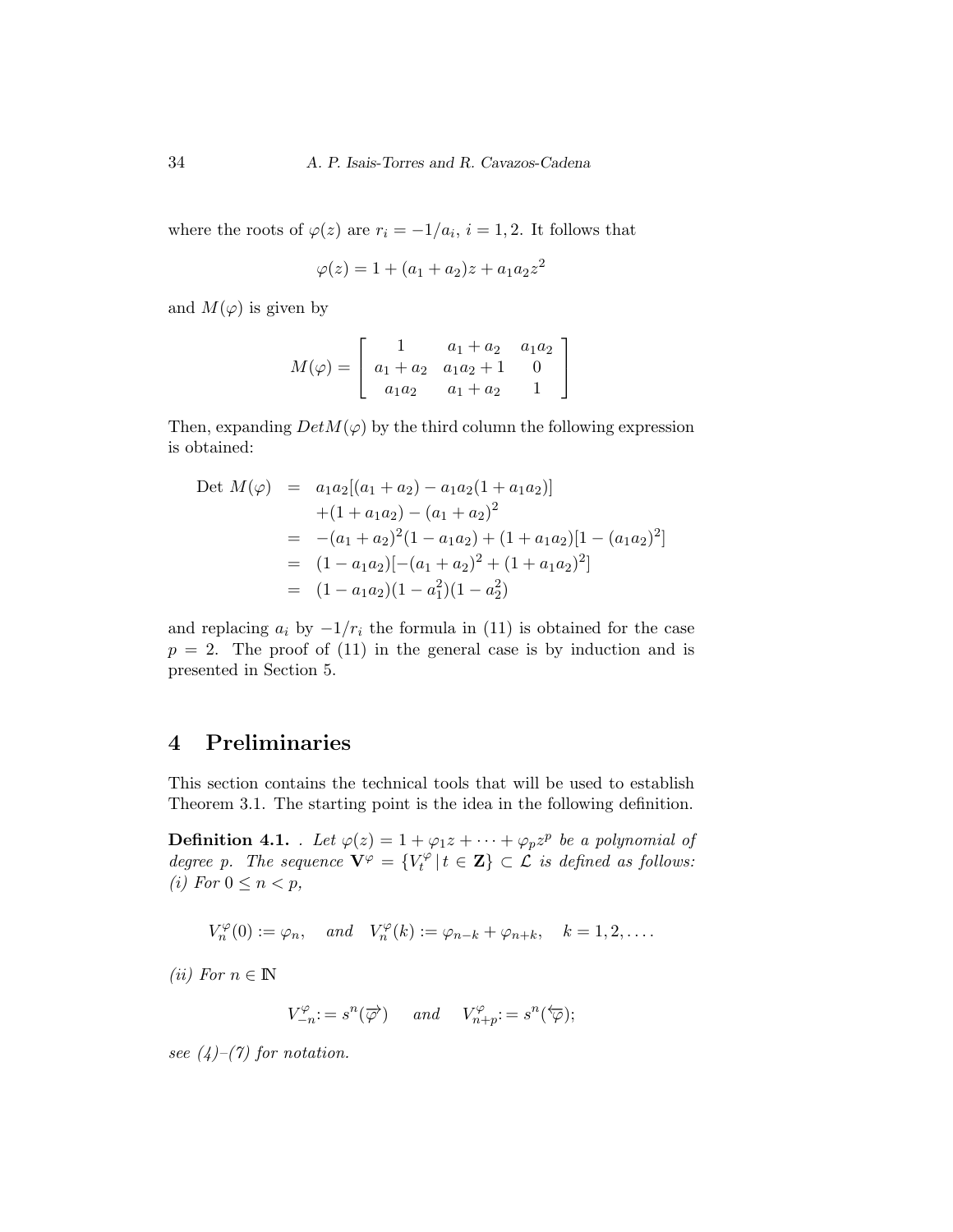A glance to the above definition and  $(4)$ – $(8)$  shows that the sequence  $\mathbf{V}^{\varphi}$  is related to the matrix  $M(\varphi)$  through the following equality:

(12) 
$$
M(\varphi) = M_{p+1}(V_0^{\varphi}, V_1^{\varphi}, \dots, V_p^{\varphi}).
$$

The following is the key technical result of this section.

**Theorem 4.2.** Suppose that  $\varphi(z) = 1 + \varphi_1 z + \cdots + \varphi_p z^p$  has degree p and satisfies  $\varphi(b) = \varphi(1/b) = 0$  for some  $b \in \mathcal{C} \setminus \{0\}$ . In this case the following assertions  $(i)$ – $(iii)$  occur.

(*i*) dim span $\{V^{\varphi}_-\}$  $\{V_{-1}^{\varphi}, V_0^{\varphi}, \ldots, V_{p+1}^{\varphi}\} \leq p+1.$ (*ii*) For each  $a \in \mathcal{C}$ ,

$$
\text{Det } M_{p+2}(V_0^{\varphi} + aV_{-1}^{\varphi}, V_1^{\varphi} + aV_0^{\varphi}, \dots, V_{p+1}^{\varphi} + aV_p^{\varphi}) = 0.
$$

(iii) For all  $a \in \mathcal{C}$ , Det  $M[(1 + az)\varphi(z)] = 0$ .

The proof of Theorem 4.1 has been divided into several pieces presented in the Lemmas 4.1–4.4 below, which involve the notion introduced below.

**Definition 4.3.** Let  $\mathbf{V} = \{V_t | t \in \mathbf{Z}\}$  be a sequence in  $\mathcal{L}$ .

(i) **V** has property  $\mathcal{D}(p)$  if for all  $n \in \mathbb{N}$ 

dim span $\{V_t | -n \le t \le p+n\} \le p+n$ .

(ii) Given  $a \in \mathcal{C}$ , the sequence  $T_a \mathbf{V} = \{T_a V_t | t \in \mathbf{Z}\}\$ is defined by

$$
[T_a \mathbf{V}]_t \equiv T_a V_t := V_t + a V_{t-1}, \quad t \in \mathbf{Z}.
$$

The starting point of the journey to the proof of Theorem 4.2 is the following.

**Lemma 4.4.** Let  $\varphi(z) = 1 + \varphi_1 z + \cdots + \varphi_p z^p$  be a polynomial of degree p and  $a \in \mathcal{C} \setminus \{0\}$ . If  $\theta(z) = (1 + az)\varphi(z)$ , then  $\mathbf{V}^{\theta} = T_a \mathbf{V}^{\varphi}$ 

*Proof.* Let  $n \in \{1, 2, ..., p\}$  be arbitrary. From Definition 4.1 it follows that

$$
V_n^{\theta}(0) = \theta_n = \varphi_n + a\varphi_{n-1} = V_n^{\varphi}(0) + aV_{n-1}^{\varphi}(0) = T_a V_n^{\varphi}(0),
$$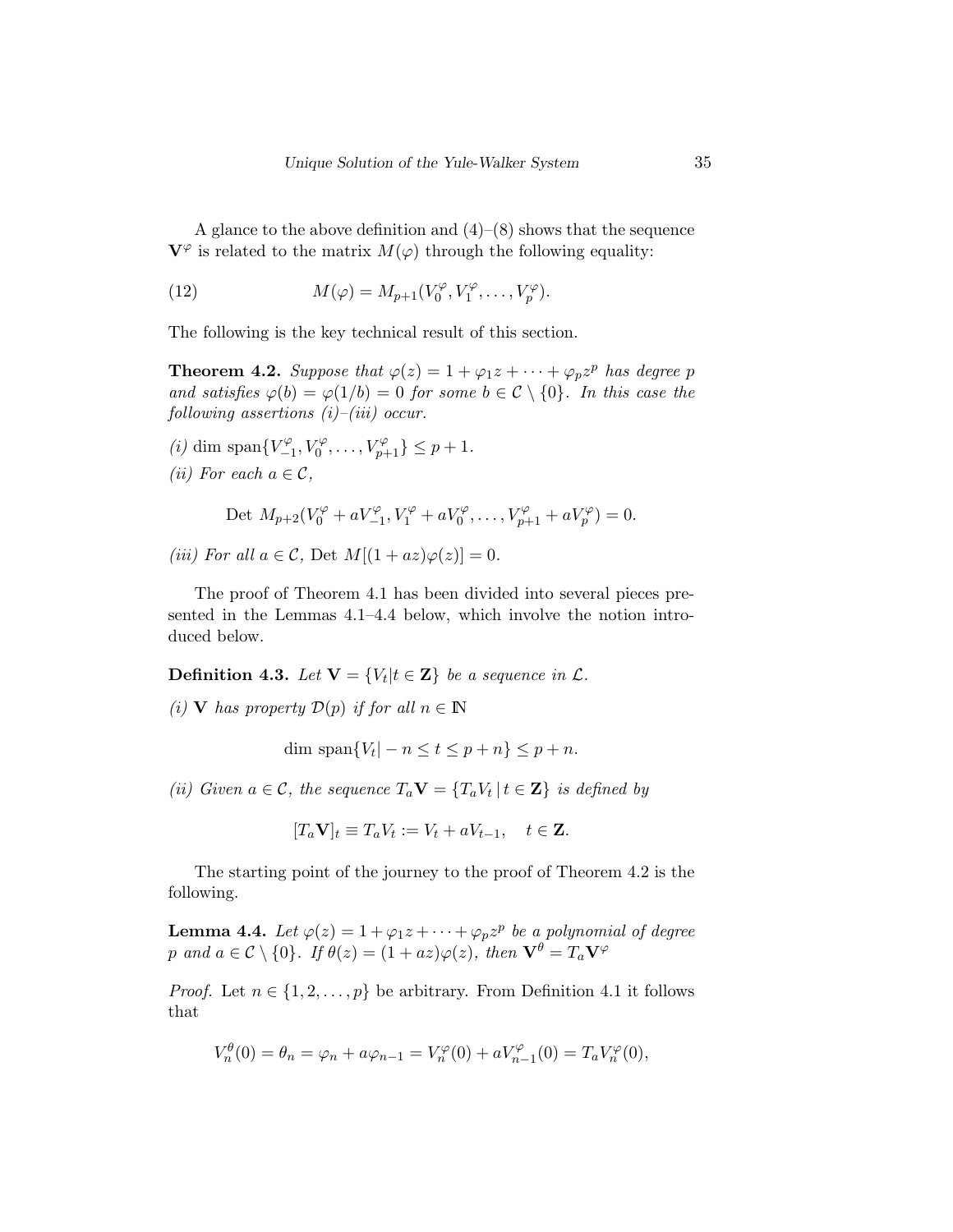and for  $k = 1, 2, \ldots$ ,

$$
V_n^{\theta}(k) = \theta_{n+k} + \theta_{n-k}
$$
  
=  $(\varphi_{n+k} + a\varphi_{n-k-1}) + (\varphi_{n-k} + a\varphi_{n-k-1})$   
=  $(\varphi_{n+k} + \varphi_{n-k}) + a[\varphi_{n-1-k} + \varphi_{n-1+k}]$   
=  $V_n^{\varphi}(k) + aV_{n-1}^{\varphi}(k)$   
=  $T_aV_n\varphi(k)$ 

These two last displays show that, for  $1 \leq n \leq p$ ,  $V_n^{\theta} = T_a V_n^{\varphi}$ , and to complete the proof this equality should be verified for  $n < 0$  and  $n > p$ . To achieve this goal, first notice that  $\vec{\theta} = \vec{\varphi} + as(\vec{\varphi})$  and  $\theta = s(\vec{\varphi}) + a\vec{\varphi}$ , a fact that can be obtained from (4) and (7). Then, for  $n \geq 0$ ,

$$
V_{-n}^{\theta} = s^{n}(\overrightarrow{\theta})
$$
  
=  $s^{n}[\overrightarrow{\varphi} + as(\overrightarrow{\varphi})]$   
=  $s^{n}(\overrightarrow{\varphi}) + as^{n+1}(\overrightarrow{\varphi})$   
=  $V_{-n}^{\varphi} + aV_{-n-1}^{\varphi}$   
=  $T_{a}V_{-n}^{\varphi}$ 

Similarly,

$$
V_{n+p+1}^{\theta} = s^{n}(\overleftarrow{\theta})
$$
  
=  $s^{n}[s(\overleftarrow{\varphi}) + a\overleftarrow{\varphi}]$   
=  $s^{n+1}(\overleftarrow{\varphi}) + as^{n}(\overleftarrow{\varphi})$   
=  $V_{n+1+p}^{\varphi} + aV_{n+p}^{\varphi}$   
=  $T_{a}V_{n+1+p}^{\varphi}$ .

Thus, it has been established that  $V_{-n}^{\theta} = T_a V_{-n}^{\varphi}$  $V_{n+1+p}^{\varphi}$  and  $V_{n+1+p}^{\theta}$  =  $T_a V^\varphi_{n}$  $n_{n+1+p}^{\varphi}$  for all  $n \in \mathbb{N}$ ; as already noted, this completes the proof.  $\Box$ 

The following lemma studies the relation of property  $\mathcal{D}(k)$  with the transformation  $T_a$ ; see Definition 4.3.

**Lemma 4.5.** Let  $a \in \mathcal{C}$  be arbitrary and suppose that  $\mathbf{V} = \{V_t | t \in \mathcal{C}\}$  $\mathbf{Z} \subset \mathcal{L}$  has property  $\mathcal{D}(k)$ . Then  $T_a \mathbf{V}$  has property  $\mathcal{D}(k+1)$ 

*Proof.* Notice that  $T_a V_t \in \text{span}\{V_t, V_{t-1}\}\$  and then, for arbitrary  $r \in \mathbb{N}$ ,  $\text{span}\{T_aV_t|-r\leq t\leq k+1+r\}\subset \text{span}\{V_t|-(r+1)\leq t\leq k+(r+1)\}.$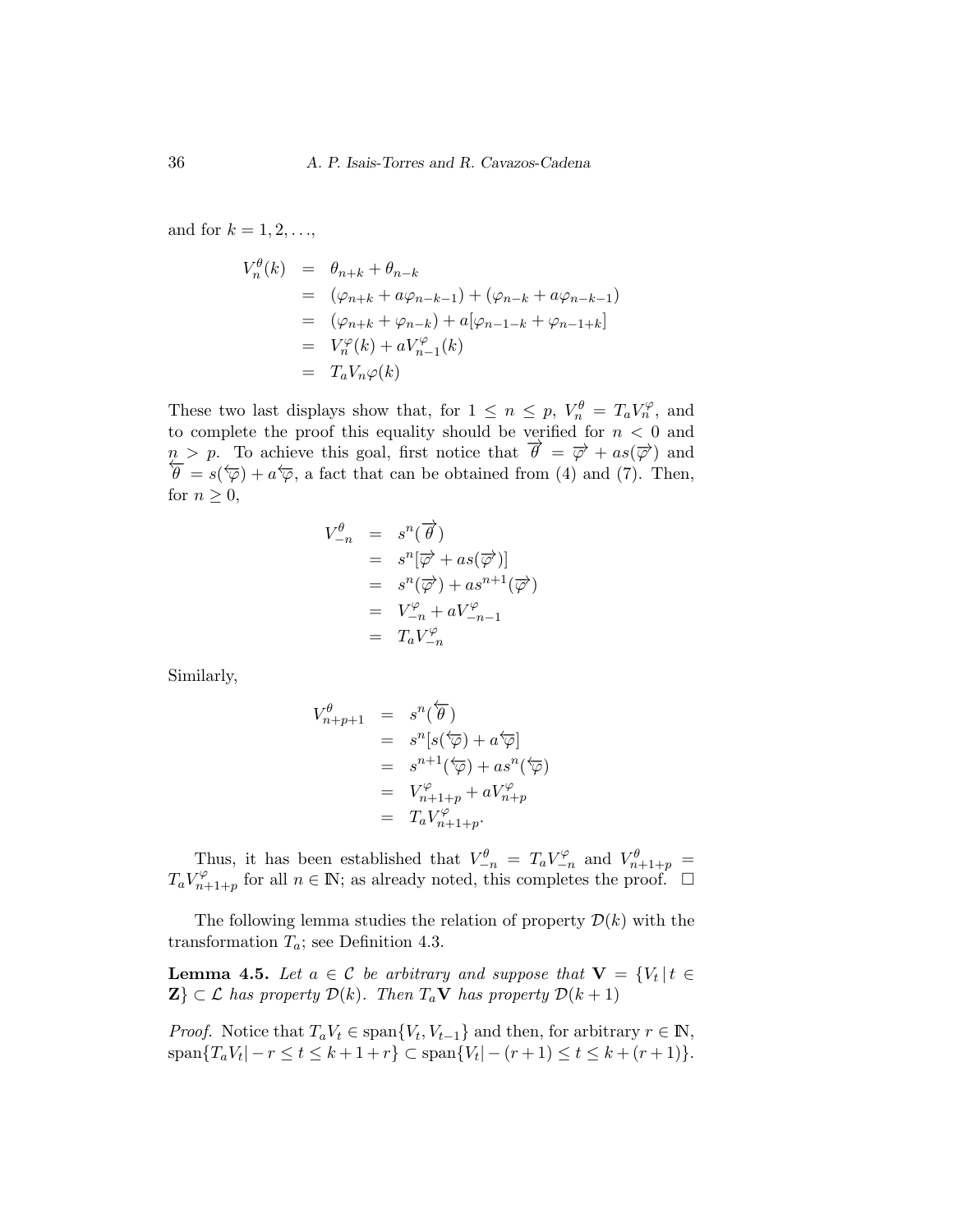Now observe that, since the sequence V has the property  $\mathcal{D}(k)$ , the space in the right-hand side of the previous equality has dimension less that or equal to  $k + r + 1$  and, consequently,

$$
\dim \, \text{span}\{T_a V_t \, | \, -r \le t \le (k+1) + r \} \le (k+1) + r,
$$

a relation that shows that  $T_a$ **V** has property  $\mathcal{D}(k+1)$ , since r was arbitrary.  $\Box$ 

The next two lemmas relate property  $\mathcal{D}(k)$  with sequences of the form  $V^{\varphi}$ ; see Definition 4.1.

**Lemma 4.6.** Let  $\varphi(z)$  be a polynomial of degree  $p \ge 1$  and suppose that  $\varphi(1) = 0$  or  $\varphi(-1) = 0$ . In this case  $\mathbf{V}^{\varphi}$  has property  $\mathcal{D}(p)$ .

*Proof.* First suppose that  $p = 1$ . When  $\varphi(1) = 0$  the polynomial  $\varphi(z)$ is given by  $\varphi(z) = \varphi(0)(1-z)$  and, using (8), it follows that  $\overrightarrow{\varphi} = -\overleftarrow{\varphi}$ , which yields that, for  $n \geq 0$ ,  $V_{-n}^{\varphi} = s^n(\overrightarrow{\varphi}) = -s^n(\overleftarrow{\varphi}) = -V_{n+1}^{\varphi}$ . If  $\varphi(-1) = 0$  it follows that  $\varphi(z) = \varphi(0)(1+z)$  and then  $\overrightarrow{\varphi} = \overleftarrow{\varphi}$ , and then  $V_{-n}^{\varphi} = V_{n+1}^{\varphi}$ ,  $n \in \mathbb{N}$ . Therefore, in either case, for every  $r \in \mathbb{N}$ ,

$$
\text{span}\{V_t^{\varphi} \mid -r \le t \le 1+r\} = \text{span}\{V_t^{\varphi} \mid 1 \le t \le 1+r\}
$$

and since the space in the right-hand side has  $r+1$  generators, it follows that dim span $\{V_t^{\varphi}$  $t^{\varphi}_{t} \mid -r \leq t \leq 1+r$   $\leq r+1$ , *i.e*,  $\mathbf{V}^{\varphi}$  has property  $\mathcal{D}(1)$ ; see Definition 4.1. The proof will be now completed by induction in  $p$ . Suppose that the result holds for  $p = k$ , and let  $\varphi$  be a polynomial of degree  $k + 1$  vanishing at 1 or  $-1$ . In this case it is clearly possible to factorize  $\varphi(z)$  as  $\varphi(z) = (1 + az)\theta(z)$ , where  $a \in \mathcal{C}$  and  $\theta(z)$  has degree k and satisfies  $\theta(1) = 0$  or  $\theta(-1) = 0$ . By the induction hypothesis,  $\mathbf{V}^{\theta}$  has property  $\mathcal{D}(k)$  and, using Lemmas 4.4 and 4.5, it follows that  $\mathbf{V}^{\varphi} = T_a \mathbf{V}^{\theta}$  has the property  $\mathcal{D}(k+1)$ .

The following is the final step before the proof of Theorem 4.1.

**Lemma 4.7.** Let  $\varphi(z)$  be a polynomial of degree  $p \geq 2$  such that  $\varphi(b) =$  $\varphi(1/b) = 0$  for some  $b \in \mathcal{C} \setminus \{0, 1, -1\}$ . Then,  $\mathbf{V}^{\varphi}$  has the property  $\mathcal{D}(p)$ 

Proof. The argument is along the same lines as in the proof of Lemma 4.6. First suppose that  $p = 2$ . In this case

$$
\varphi(z) = \varphi(0)(1 - bz)(1 - z/b) = \varphi(0)[1 - (b + b^{-1})z + z^2],
$$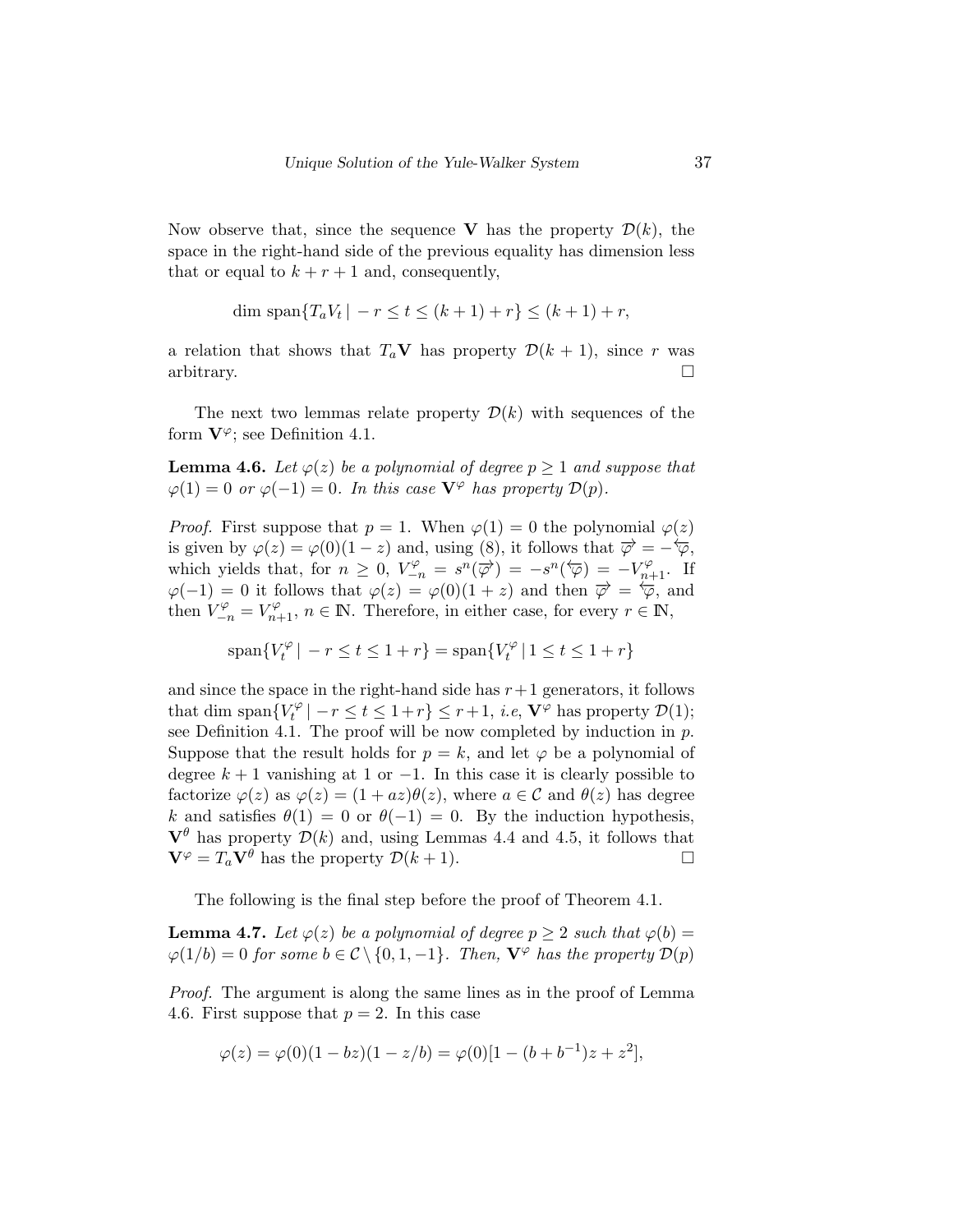and using (7) it follows that  $\overrightarrow{\varphi} = \overleftarrow{\varphi}$ ; by Definition 4.1 (i) this yields that  $V_{-n}^{\varphi} = V_{1+}^{\varphi}$  $T_{1+n}^{\varphi}$  for every  $n \geq 0$ , and then, for each  $r \in \mathbb{N}$ ,

$$
\text{span}\{V_t^{\varphi} \mid -r \le t \le 2 + r\} = \text{span}\{V_t^{\varphi} \mid 1 \le t \le 2 + r\},\
$$

and since the vector space in the right-hand side has  $r + 2$  generators this yields that

$$
\dim \text{span}\{V_t^{\varphi} \mid -r \le t \le 2+r\} \le r+2,
$$

that is,  $V^{\varphi}$  has the property  $\mathcal{D}(2)$ . The result for arbitrary p is obtained by an induction argument similar to that used in the proof of Lemma  $4.6.$ 

The previous lemmas are used below to establish the main result of this section.

Proof of Theorem 4.2. Let  $\varphi(z) = 1 + \varphi_1 z + \cdots + \varphi_p z^p$  be a polynomial of degree p with  $\varphi(b) = \varphi(1/b) = 0$  for some  $b \in \mathcal{C} \setminus \{0\}$ 

(i) When  $b = 1$  or  $b = -1$  Lemma 4.6 yields that  $\mathbf{V}^{\varphi}$  has property  $\mathcal{D}(p)$ , and Lemma 4.7 implies that the same conclusion holds when  $b \neq 1, -1$ . Then, by Definition 4.3(i), it follows that

dim span
$$
\{V_{-1}^{\varphi}, V_0^{\varphi}, \ldots, V_p^{\varphi}, V_{p+1}^{\varphi}\}\leq p+1.
$$

(ii) Notice that

$$
\text{span}\{V_r^{\varphi} + aV_{r-1}^{\varphi} \, | \, r = 0, 1, \dots, p+1\} \subset \text{span}\{V_t^{\varphi} \, | \, -1 \le t \le p+1\},\
$$

and then dim span $\{V_r^{\varphi} + aV_{r-1}^{\varphi} | r = 0, 1, ..., p+1\} \leq p+1$ , by part (i). It follows that the  $p + 2$  vectors  $V_r^{\varphi} + aV_{r-1}^{\varphi}, r = 0, 1, 2, ..., (p + 1)$ are linearly dependent in  $\mathcal{L}$ , a fact that implies the linear dependence of the rows of  $M_{p+2}(V_0^{\varphi}+aV_{-1}^{\varphi},\ldots,V_{p+1}^{\varphi}+aV_p^{\varphi})$ ; as a consequence,

$$
Det M_{p+2}(V_0^{\varphi} + aV_{-1}^{\varphi}, \dots, V_{p+1}^{\varphi} + aV_p^{\varphi}) = 0;
$$

see, for instance, Chapter 5 of Hoffman and Kunze (1971).

(iii) Set  $\psi(z) := (1 + az)\varphi(z)$ . In this case  $\psi(z)$  has degree  $p + 1$ , and using (12) with  $p + 1$  and  $\psi$  instead of p and  $\varphi$ , respectively, it follows that that

$$
M(\psi) = M_{p+2}(V_0^{\psi}, V_1^{\psi}, \dots, V_{p+1}^{\psi})
$$
  
=  $M_{p+2}(V_0^{\varphi} + aV_{-1}^{\varphi}, \dots, V_{p+1}^{\varphi} + aV_p^{\varphi})$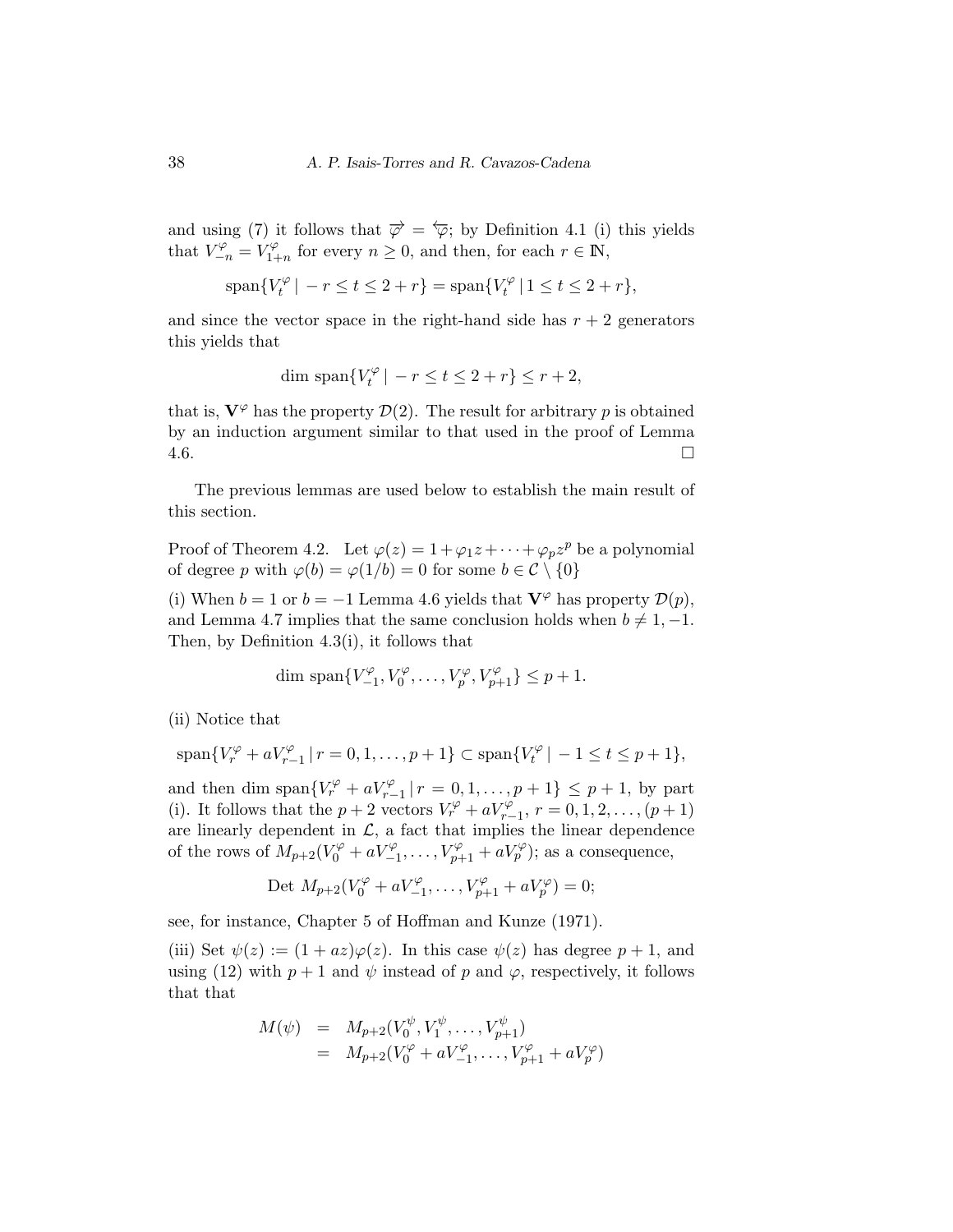where Lemma 4.4 was used to set the second equality; from this point, the previous part yields that Det  $M(\psi) = 0$ .

This section concludes with a simple a simple fact that will be useful in the proof of Theorem 3.1.

**Lemma 4.8.** Let  $\varphi(z)$  be a polynomial of degree p with  $\varphi(0) = 1$ . In this case

$$
\text{Det } M(\varphi) = \text{Det } M_{p+2}(V_0^{\varphi}, V_1^{\varphi}, \dots, V_{p+1}^{\varphi}).
$$

*Proof.* By convenience set  $L := M_{p+2}(V_0^{\varphi})$  $V_0^{\varphi}, V_1^{\varphi}, \ldots, V_{p+1}^{\varphi}$  and observe the following facts (a) and (b).

(a) A glance to  $(6)$  and Definition 4.1(i) shows that the submatrix obtained by deleting the last row and the last column of L is

$$
M_{p+1}(V_0^{\varphi}, V_1^{\varphi}, \ldots, V_p^{\varphi}).
$$

Next, the components in the last column of  $L$  will be evaluated. First recall Definition 4.2(i) and notice that  $L_{0 p+1} = V_0^{\varphi}$  $S_0^{\varphi}(p+1) = s^0(\overrightarrow{\varphi})(p+1)$ 1) =  $\overrightarrow{\varphi}(p+1) = 0$ ; see (5) and (7). On the other hand, for  $1 \leq n < p$ ,  $L_{np+1} = \varphi_{n+p+1} + \varphi_{n-p-1} = 0$ , where convention 8) was used to set the last equality. Finally,  $L_{p,p+1} = V_p^{\varphi}(p+1) = s^0(\overline{\varphi})(p+1) = \overline{\varphi}(p+1) = 0$ , and  $L_{p+1\,p+1} = s(\overleftarrow{\varphi})(p+1) = \overleftarrow{\varphi}(p) = \varphi_0 = \varphi(0) = 1$ . Summarizing: (b) The last column of L consists entirely of zeros except by the element in the last row, which is one. To conclude, expand Det L across the last column. In this case the facts (a) and (b) above together imply that Det  $L = M_{p+1}(V_0^{\varphi})$  $U_0^{\varphi}, V_1^{\varphi}, \ldots, V_p^{\varphi}) = \text{Det } M(\varphi),$  where the last equality follows from  $(12)$ .

# 5 Proof of Theorem 3.1

The preliminary results in the previous section will be used to establish the main result of this note.

Proof of Theorem 3.1. As already mentioned it is sufficient to prove part (i). Let  $\varphi(z) = 1 + \varphi_1 z + \cdots + \varphi_p z^p$  be a polynomial of degree p and factorize  $\varphi$  as  $\boldsymbol{p}$ 

$$
\varphi(z) = \prod_{i=1}^P (1 + a_i z),
$$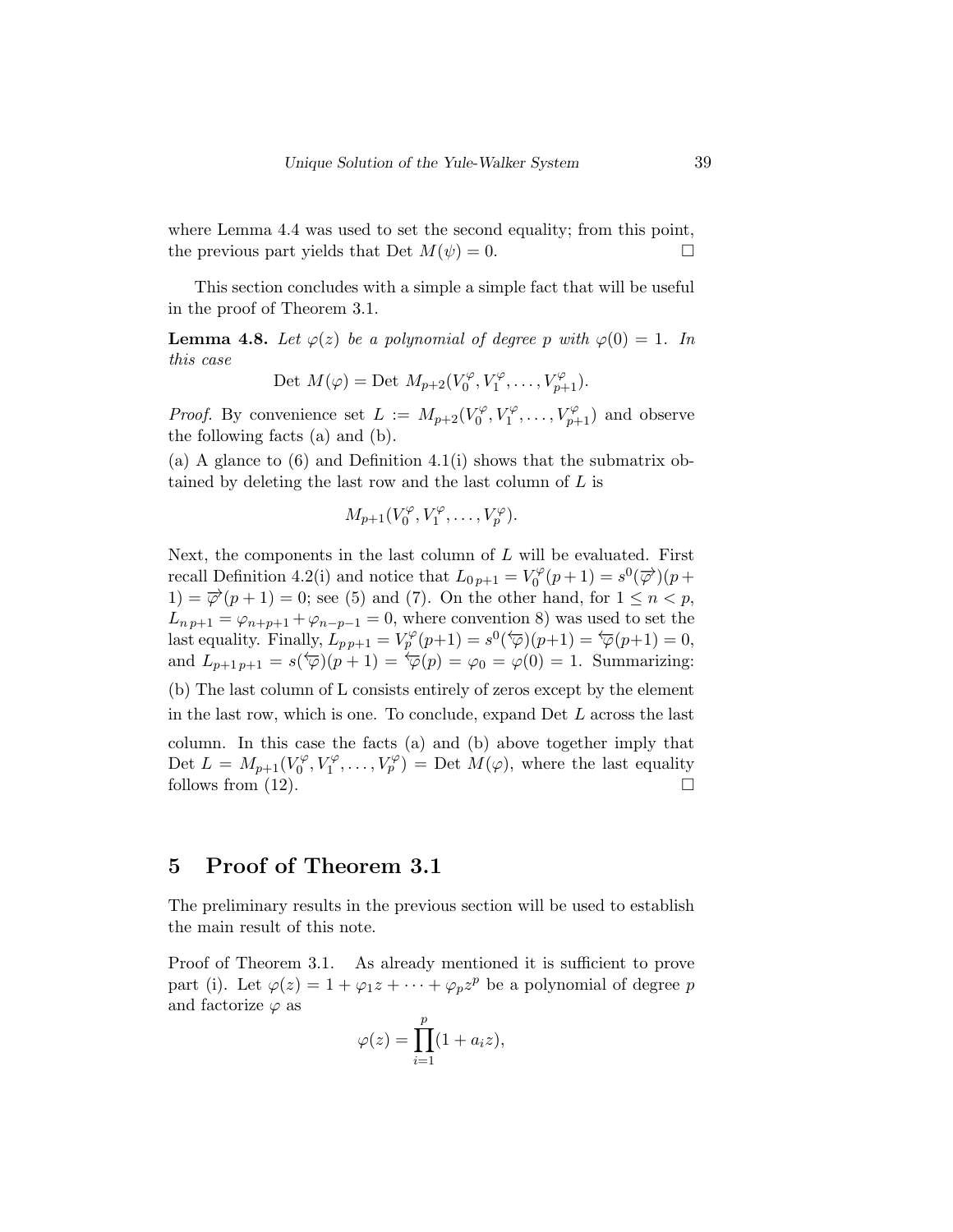where the roots of  $\varphi(z)$  are  $-1/a_i$ ,  $i=1,2,\ldots,p$ . With this notation (11) is equivalent to

$$
\text{Det } M\left[\prod_{i=1}^p (1+a_i z)\right] = \prod_{l \le i < j \le p} [1-a_i a_j] \prod_{i=1}^p (1-a_i^2),
$$

an equality that was verified in Section 3 for  $p = 1$  and  $p = 2$ . The proof of (5) will be completed by induction. Suppose that (5) holds for  $p = n \geq 2$  and let  $a_1, a_2, \ldots, a_{n+1}$  be no-null complex numbers. Define

$$
\psi(z) := \prod_{i=1}^n (1 + a_i z)
$$

and, for each  $c \in \mathcal{C}$ , set

$$
F(c) := \text{Det } M_{n+2}(V_0^{\psi} + cV_{-1}^{\psi}, \dots, V_{n+1}^{\psi} + cV_n^{\psi}).
$$

Combining Lemma 4.4 and (12) it follows that

(a)  $F(c) = \text{Det } M[(1+cz)\psi(z)];$  in particular,

$$
F(a_{n+1}) = \text{Det } M \left[ \prod_{i=1}^{n+1} (1 + a_i z) \right].
$$

Using the multilinearity of the determinant function, (5) yields that (b)  $F(c)$  is a polynomial in c with degree  $\leq n+2$ ; see, for instance, Hoffmann and Kunze (1971) Chapter 5.

Next, the roots of the polynomial  $F(c)$  will be determined. First observe that

(c)  $F(1) = F(-1) = 0.$ 

To verify this last assertion set  $\psi^*(z) := (1+z) \prod_{i=2}^p (1+a_i z)$  and notice that  $\psi^*(-1) = 0$ , and  $(1+z)\psi(z) = (1+a_1z)\psi^*(z)$ ; see (5). Then the above property (a) yields that

$$
F(1) = \text{Det } M[(1+z)\psi(z)] = \text{Det } M[(1+a_1z)\psi^*(z)] = 0,
$$

where the last equality is due to Theorem 4.2(iii) with  $\psi^*(z)$  and  $-1$ instead of  $\varphi(z)$  and b, respectively. Similarly, it can be shown that  $F(-1) = 0.$ 

(d) 
$$
F(1/a_i) = 0
$$
 for  $i = 1, 2, ..., n$ . To show this, let  $k, i \in \{1, 2, ..., n\}$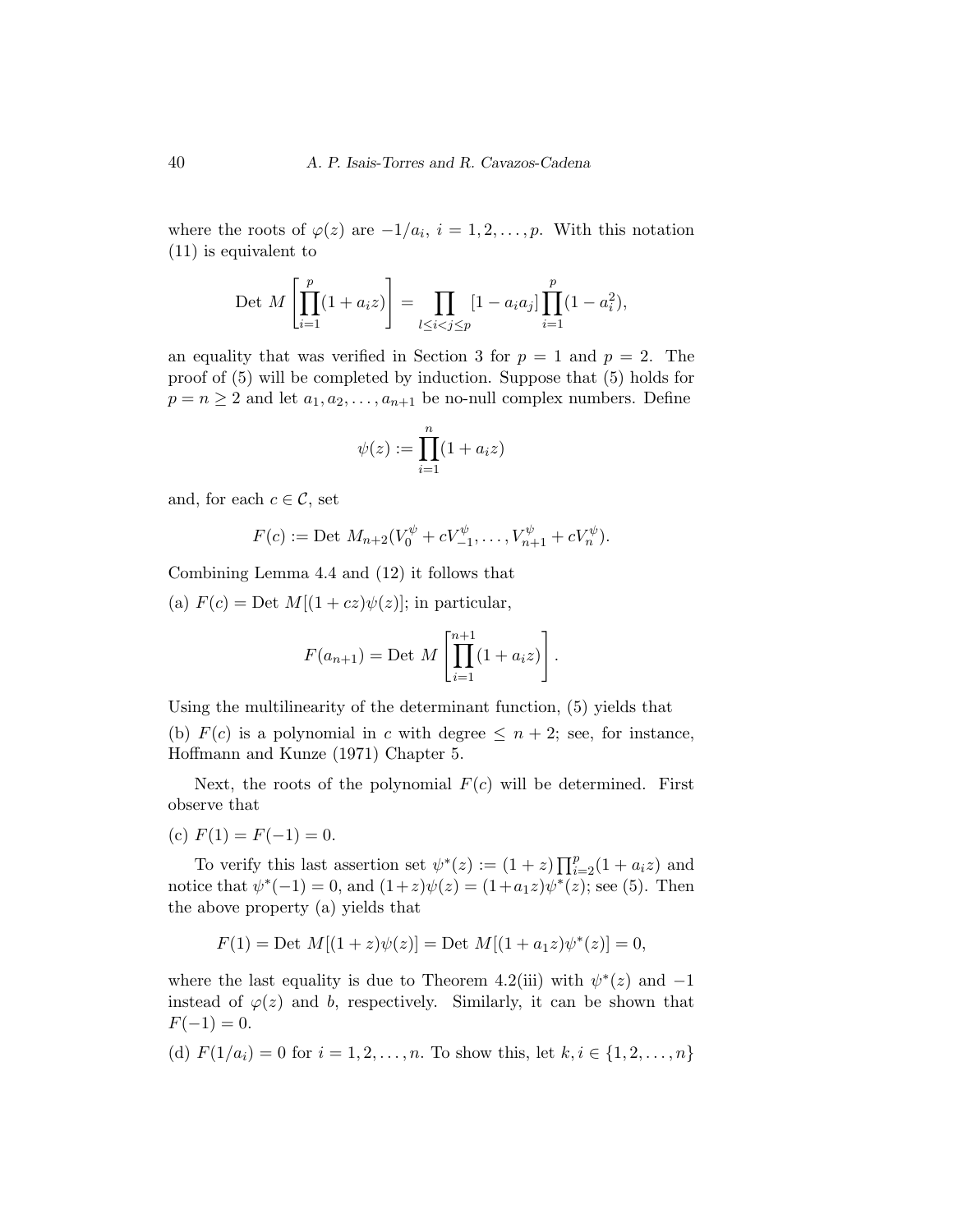be fixed integers with  $k \neq i$  and define

$$
\tilde{\psi}(z) := (1 + z/a_i) \prod^{(k)} (1 + a_j z),
$$

where  $\prod$  indicates the product over all the integers j between 1 and n  $(k)$ satisfying  $j \neq k$ ; notice that

(13) 
$$
(1 + z/a_i)\psi(z) = (1 + a_k z)\tilde{\psi}(z).
$$

From (5) it is clear that  $\tilde{\psi}(-a_i) = 0$  and, since  $k \neq i$ , the polynomial  $\tilde{\psi}(z)$  contains the factor  $(1 + a_i z)$ , and then  $\tilde{\psi}(-1/a_i) = 0$ . Therefore, from (a) and (13) it follows that  $F(1/a_i) = \text{Det } M[(1 + z/a_i)\psi(z)] =$ Det  $M[(1 + a_k z)\psi(z)]$ , and an application of Theorem 4.1(iii) with  $\psi$ and  $-a_i$  instead of  $\varphi$  and b, respectively, yields that  $F(1/a_i) = 0$ .

To continue, suppose by the moment that  $a_1, a_2, \ldots, a_n$  are different numbers in  $C \setminus \{0, 1, -1\}$ . In this case, the above facts (c) and (d) together show that the polynomial  $F(c)$  has  $n+2$  different roots, namely, 1, -1, and  $1/a_i$ ,  $i = 1, 2, ..., n$ . Combining this fact with (b) it follows that  $F(\cdot)$  has degree  $n+2$  and it can be factorized as

$$
F(c) = F(0)(1 - c)(1 + c) \prod_{i=1}^{n} (1 - a_i c).
$$

Setting  $c = a_{n+1}$  and using (a) it follows that

$$
\text{Det } M\left[\prod_{i=1}^{n+1} (1 + a_i z)\right] = F(0)(1 - a_{n+1}^2) \prod_{i=1}^n (1 - a_i a_{n+1}).
$$

Next, using (5) it follows that  $F(0) =$  Det  $M_{n+2}(V_0^{\psi})$  $V_0^{\psi}, V_1^{\psi}, \ldots, V_{n+1}^{\psi}$ ), and then  $F(0) = M(\psi)$ , by Lemma 4.8 applied to  $\psi$ , which has degree n, and then the induction hypothesis yields that

$$
F(0) = \prod_{i=1}^{n} (1 - a_i^2) \prod_{1 \le i < j \le n} (1 - a_i a_j),
$$

and combining this equality with (5) it follows that

(14) Det 
$$
M\left[\prod_{i=1}^{n+1} (1 + a_i z)\right] = \prod_{i=1}^{n+1} (1 - a_i^2) \prod_{1 \le i < j \le n+1} (1 - a_i a_j),
$$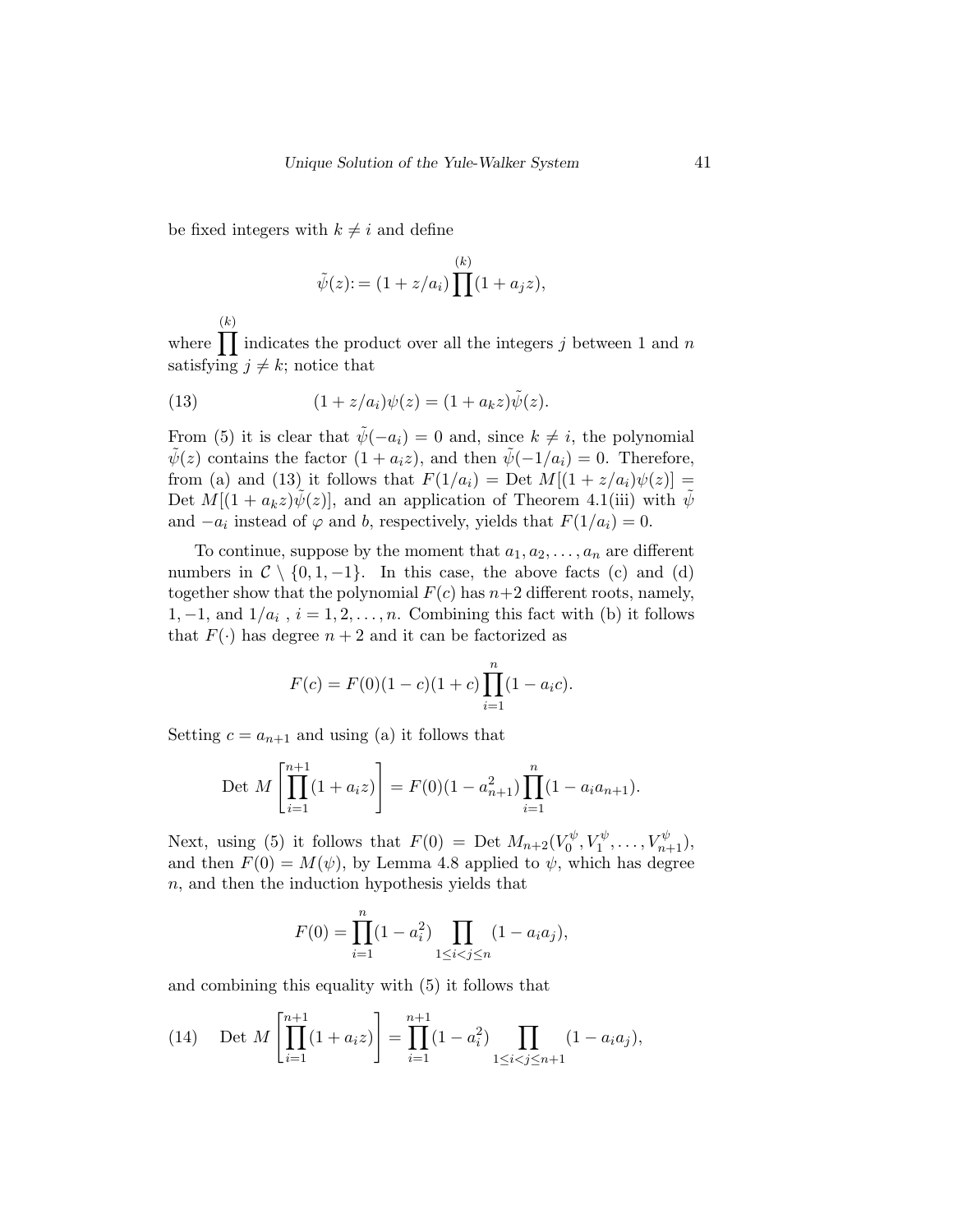which is (5) with  $p = n + 1$ . Although (14) has been established under the assumption that  $a_1, \ldots, a_{n+1}$  are different numbers in  $\mathcal{C} \setminus \{0, 1, -1\},$ the equality holds for arbitrary  $a_i, \ldots, a_{n+1} \in \mathcal{C} \setminus \{0\}$ , since both sides of (14) are continuous functions of the  $a_i$ s. In short, assuming that (5) holds for  $p = n$  it has been shown that it is also valid for  $p = n + 1$ completing the induction argument.

### 6 Concluding Remarks

Given a polynomial  $\varphi(z)$  with  $\varphi(0) = 1$ , a necessary and sufficient condition was established so that the corresponding Yule-Walker system has a unique solution, and it has been shown that such a condition is satisfied by a causal polynomial. Besides to provide a rigorous basis for the two step method described in Section 1, there are other parts in the theory of time series where it is important to know that a Yule-Walker system has a unique solution. For instance, consider the following result: Given  $p > 0$  and an autocovariance function  $\gamma(\cdot)$  with  $\gamma(h) \to 0$  as  $h \to \infty$  there exists an  $AR(p)$  process  $\{Y_t\}$  whose autocovariance function  $\gamma_Y(\cdot)$  coincides with  $\gamma(\cdot)$  at lags  $h = 0, 1, \ldots, p$ . A proof of this fact can be found in Brockwell and Davis (1987), pp. 232-233, and here we just mention that there is a passage where, for a certain causal polynomial  $\varphi(\cdot)$ , it is shown that both  $\{\gamma(h)|0 \leq h \leq p\}$  and  $\{\gamma(h)|0 \leq h \leq p\}$ satisfy (2), and then it is immediately concluded that  $\gamma(h) = \gamma_Y(h)$  for  $0 \leq h \leq p$ . Thus, it is implicitly assumed that the Yule-Walker system of a causal polynomial has a unique solution, a fact that, by Theorem 3.1, is indeed true.

### Acknowledgement

The authors are deeply grateful to the reviewers for their suggestions to improve the paper.

| Ana Paula Isais-Torres       | Rolando Cavazos-Cadena        |
|------------------------------|-------------------------------|
| Subdirección de Postarado    | Departamento de Estadística y |
| Universidad Autónoma Agraria | Cálculo                       |
| Antonio Narro                | Universidad Autónoma Agraria  |
|                              | Antonio Narro                 |
| Calzada Antonio Narro 1923,  | Calzada Antonio Narro 1923,   |
| Buenavista                   | Buenavista                    |
| Saltillo Coah. 25315, México | Saltillo Coah. 25315, México  |